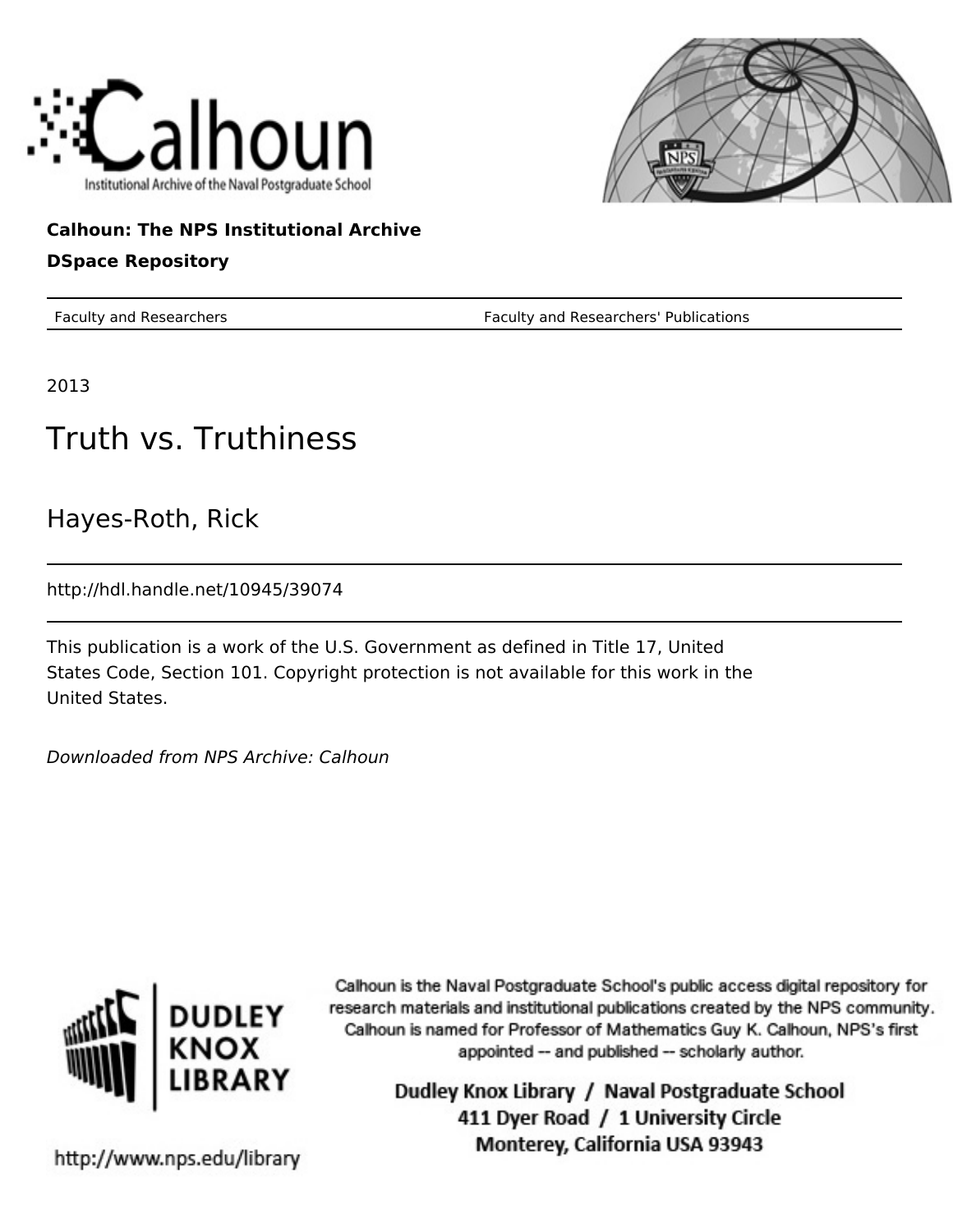

"LIES AND PROPAGANDA ARE POISONING US"

## $\mathsf{T}\mathsf{R}\mathsf{U}\mathsf{T}\mathsf{H} \ -\mathcal{V}\mathcal{S}$ .  $\mathsf{T}\mathsf{R}\mathsf{U}\mathsf{T}\mathsf{H}\mathsf{I}\mathsf{N}\mathsf{E}\mathsf{S}\mathsf{S}$



Obviously, people are shaped by the information they consume. As with the saying, "You are what you eat," it's fair to assume "You become a carrier of the beliefs you consume." As genes shape our bodies and traits, memes shape our minds and behaviors.

In the Information Age, where people can produce and disseminate memes with high production qualities and reach millions of consumers quickly, the world is experimenting on a global basis with mass communication of infectious ideas. Will this produce enlightenment? Delusion? Edification? Resistance to science? While the jury is still out, some significant risks are apparent.

- Powerful entities have an interest in gaining mass acceptance of their agendas
- Governments and incumbents have incentives to control what people hear
- People have trouble discerning what's true
- People are overwhelmed by exponentially increasing amounts of available information

It seems clear that democracy and modern civilization might be at risk if citizens either give up on knowing what's true or can't easily separate credible information from propaganda and other types of misinformation. So my current research focuses on several potentially vital elements of a solution:

- 1. How should claims be assessed for credibility?
- 2. How should credible information be highlighted and filtered?
- 3. What type of organization, funding, and governance can be employed to curate the vast amount of potentially important information?
- 4. What mechanisms can support a large-scale distributed exchange of truth values about information?
- 5. Which mechanisms would be effective at enabling citizens and consumers to perceive and act on differences in assessed information credibility?

In short, we are focusing on market mechanisms for truth telling. One of our studies assesses whether people will alter their judgments based on perceived quality of

[information. In such a marketplace, people will have wa](http://faculty.nps.edu/fahayesr/docs/seals.pdf)ys to promote their claims with third-party certificates of trustworthiness, and other people will have ways to earn money by falsifying incorrect claims. This should create incentives for truth telling, give truth tellers competitive advantages in the marketplace of ideas, and also reward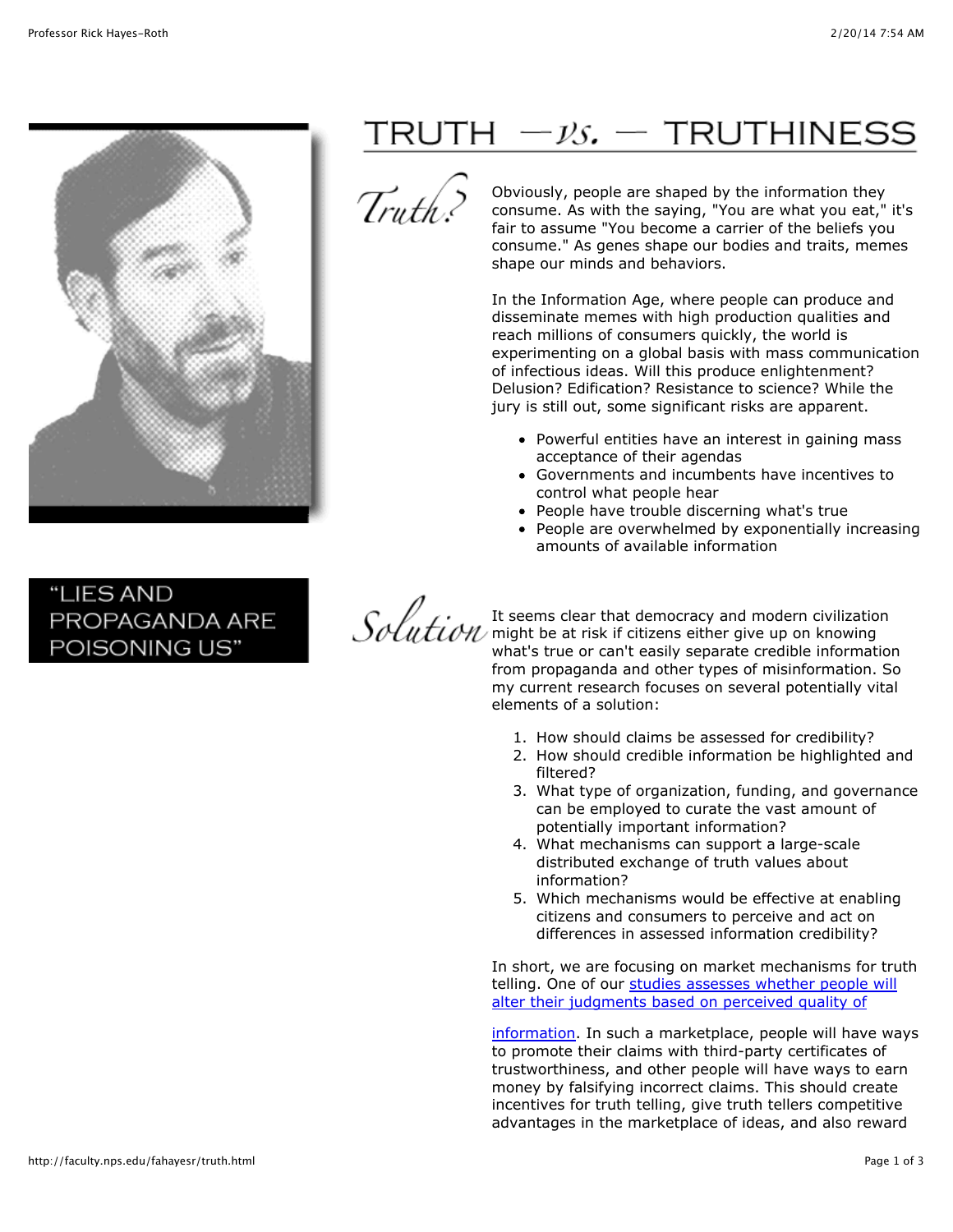people for diligently scrubbing bogus ideas from the public commons. These ideas are explained in more depth in ["The Value of Truth Telling.](http://faculty.nps.edu/fahayesr/docs/The%20Value%20of%20Truth%20Telling.pdf)"

These ideas span many disciplines but fall squarely within the domain of "information science." As Shannon was keenly aware from the moment he invented information theory, the value of a bit is its ability to reduce the receiver's uncertainty and thus enable the selection of a better outcome. In our work, we are focusing on how to make the bits trustworthy, because without that quality, the bits do not enable those outcomes. For a receiver to make better decisions, he or she needs to get correct information and trust it. The Internet Age has succeeded thus far in increasing the amount of information available, but it has contributed little to helping the receiver know that it's true. As a consequence, many correctly assume the information they receive should not be trusted. This cynicism costs the society greatly, and it won't get better until people can quickly gauge the credibility of information and can filter information accordingly.

### **Available podcasts and audio book:**

Chris Mooney (2012). "Point of Inquiry: Rick Hayes-Roth and TruthMarket." Interview and podcast [here.](http://www.pointofinquiry.org/rick_hayes-roth_truthmarket/)

Emmett Miller (2012). "Truthiness Fever: A Conversation with Rick Hayes-Roth." Interview and podcast [here.](http://drmiller.com/2012/03/truthiness-fever-dr-rick-hayes-roth/)

Hayes-Roth, Rick (2012). *Truthiness Fever: How Lies and Propaganda are Poisoning Us and a Ten-Step Program for Recovery*. Narrated by Dr. Emmett Miller. [Audible Book.](http://www.audible.com/pd/ref=sr_1_1?asin=B008JF4SY2&qid=1342131046&sr=1-1)

#### **Available publications:**

Peter Denning (2011). "Honesty is the Best Policy. An Interview with Rick Hayes-Roth." *Ubiquity*, vol. **2011**, July. [Part 1](http://ubiquity.acm.org/article.cfm?id=2002437), pp 1-8, [Part 2,](http://ubiquity.acm.org/article.cfm?id=2002438) pp 1-9.

Hayes-Roth, Rick (2011). *Truthiness Fever: How Lies and Propaganda are Poisoning Us and a Ten-Step Program for Recovery*. Booklocker.com. [Website here.](http://truthinessfever.com/WordPress/)

Hayes-Roth, Rick (2011). "How Trustworthiness Seals Can Highlight Information and Influence Decisions." Research

Working Paper, [available here.](http://faculty.nps.edu/fahayesr/docs/seals.pdf)

Hayes-Roth, Rick (2011). "The Value of Truth Telling." Research Working Paper, [available here.](http://faculty.nps.edu/fahayesr/docs/The%20Value%20of%20Truth%20Telling.pdf)

#### **History and obituary of TruthSeal & TruthMarket:**

After two years' effort, our experiments to make truth telling profitable failed. The story is interesting, and [others might benefit from the lessons learned. Read the](http://www.truthseal.com/) obituary here.

Go back to [home page](http://faculty.nps.edu/fahayesr/index.html).